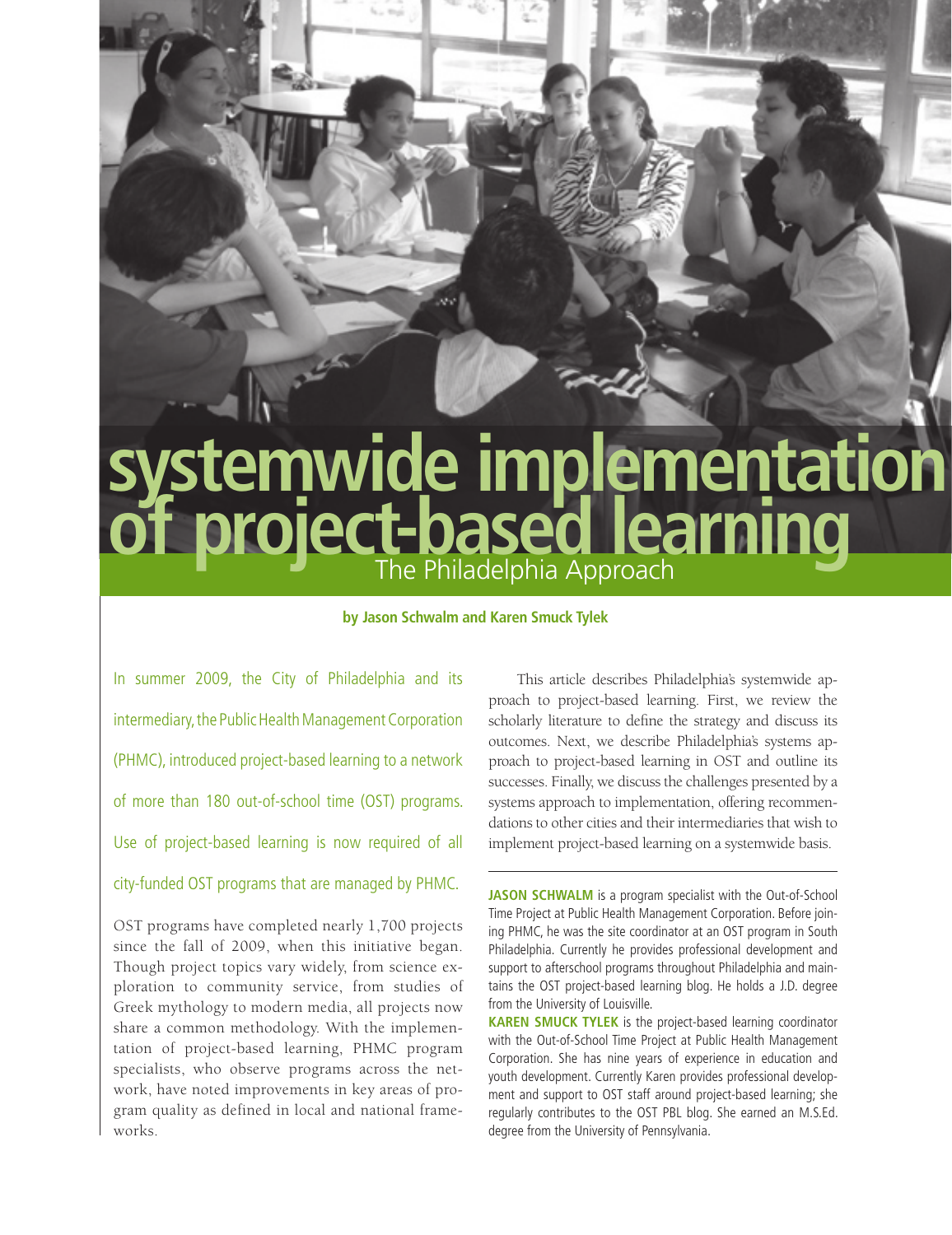No research analyzing the impact of systemwide implementation of project-based learning on an OST network exists. We hope to open this conversation in the OST community and in the scholarly literature. Meanwhile, PHMC continues to collect and analyze data provided by network OST programs. In the summer of 2012, we will complete a study of the impact of workshops on staff's knowledge and comfort in implementing project-based learning. This study will also analyze the effect of project-based learning on students' collaboration skills and confidence in learning.

# Background

A rich body of scholarly literature discussing projectbased learning (PBL) already exists, although most of it

> A successful project speaks to the interests of students in a concrete, meaningful way, encouraging students to see the real-world applicability of the concepts they are learning.

focuses on schools. Though the strategy is only loosely defined in the literature, most scholars agree that PBL is an effective, engaging way to teach both core concepts and non-curricular skills. However, less research details implementation of PBL in OST, and we have found no research discussing the systemwide implementation of PBL in a network of OST providers.

# Project-based Learning **Defined**

PBL is an approach to instruction

that emphasizes "authentic learning tasks grounded in the personal interests of learners" (Grant, 2009, p. 1). The Buck Institute for Education calls PBL "a systematic teaching method that engages students in learning knowledge and skills through an extended inquiry process structured around complex, authentic questions and carefully designed products and tasks." (Markham, 2003, p. 4). However it is defined, PBL presents students with real-world, multidisciplinary problems that demand critical thinking, engagement, and collaboration.

In the PBL model implemented by PHMC, every project begins with an open-ended "driving question" that prompts interdisciplinary, student-initiated inquiry. Throughout the project, activities flow naturally from the driving question to the "culminating event," a public presentation of the results of the investigation.

A good driving question is one of the critical components of PBL (Blumenfeld et al., 1991; Markham, 2003). The driving question should be open-ended enough to sustain many weeks of inquiry and investigation. It should also be authentic and relevant to students. A successful project speaks to the interests of students in a concrete, meaningful way, encouraging students to see the real-world applicability of the concepts they are learning. This kind of question allows students to "[engage] in more idiosyncratic investigations, directing their own learning and making decisions about what they are going to do and how they will do it" (Yetkiner, Anderoglu, & Capraro, 2008, p. 1).

A good culminating event involves the public presentation of students' learning (Savery, 2006). In preparing the event, students synthesize and apply what they have learned. Instructors can use the culminating event to assess students' mastery of the skills and concepts

learned during the project.

Many Philadelphia OST providers find that PBL benefits their programs by engaging both staff and students in a coordinated effort. Rebecca Mulligan, youth program director at the Norris Square Neighborhood Project (NSNP), says that "PBL gives a bigger purpose to each day's activities and engages students in a broader perspective." Neida Quinones, a group leader of second and third graders at NSNP, says, "I see the youth excited about the projects and suggesting possible themes and driving questions." PBL

gives purpose to the staff's work as well. Loretta Crea, chief financial officer of Sunrise, Inc., says that most of her afterschool staff "are looking for direction, and PBL gives them that." The structure of PBL keeps youth and staff working toward a goal. "The driving question puts them on the path, and the culminating event brings it all together," Crea says.

# The Impact of Project-based Learning

A growing body of research demonstrates that PBL is an effective way to teach core content, as well as higherorder thinking skills. Students in classrooms that incorporate PBL perform at least as well on standardized tests as their peers in traditional classrooms (Thomas, 2000). Walker and Leary arrive at a similar conclusion, noting that "even when the scope is limited to standardized tests of concepts, PBL is able to hold its own in comparison to lecture-based approaches" (2009, p. 27). Additionally, PBL seems to facilitate success for students who have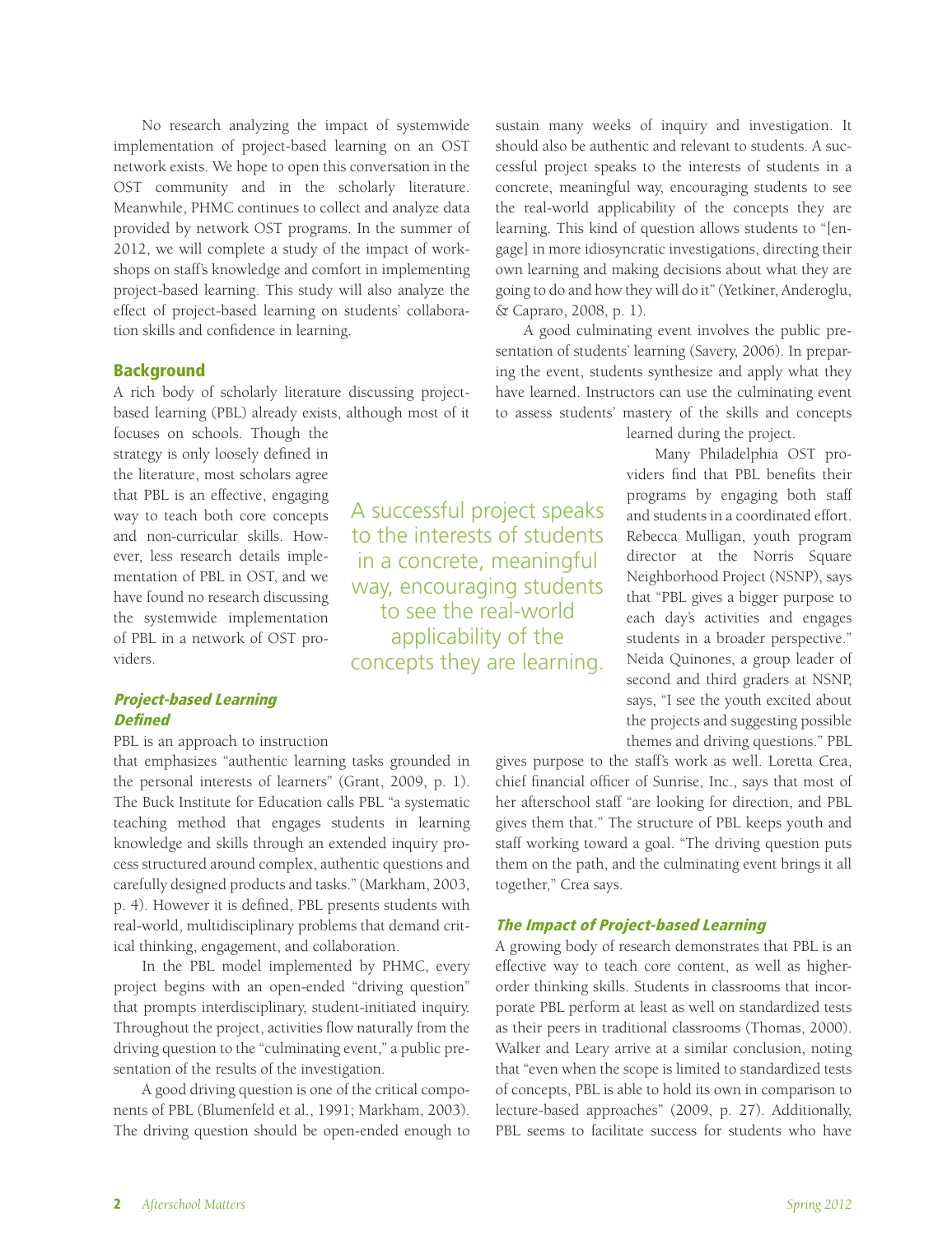trouble learning in the traditional classroom (Barron & Darling-Hammond, 2008).

PBL is also an effective tool for imparting essential non-academic 21st-century skills, including collaboration, critical thinking, and communication. Traditional educational methods that rely on rote memorization don't develop these vital skills (Barron & Darling-Hammond, 2008; Bransford, Brown, & Cocking, 1999). In contrast, PBL has been demonstrated to improve students' ability to reason and argue clearly (Stepien, Gallagher, & Workman, 1993), to answer conceptual problems (Boaler, 1997), and to hypothesize accurately (Schmidt et al., 1996).

# PBL in Out-of-School Time

While most existing research on PBL focuses on school-day application, the PBL approach also supports established quality indicators and youth development principles in the afterschool setting. PBL capitalizes on the strengths of OST programming: smaller student-toteacher ratios and informal learning environments. It also aligns with Philadelphia's OST standards, as described below, as well as with national frameworks including the Massachusetts Afterschool Research Study (MARS) by the Intercultural Center for Research in Education

and the National Institute on Out-of-School Time (2005).

The PBL method is well suited to application in afterschool because of the strengths and unique features of OST programming. Afterschool programs are not burdened by rigid class schedules or formal learning requirements. Additionally, afterschool programs tend to require smaller student-to-teacher ratios. Schools operate under different requirements. As Seidel, Aryeh, and Steinberg (2002) note, "increasingly, advocates of project-based and experiential learning are looking to after-school as an excellent setting for this type of work" (p. 16).

PBL gives afterschool programs an opportunity to integrate rigorous academic content without losing the fun and informality of OST programming. At the end of a long school day, many students have a natural desire to move and play; they may be less open to teacher-driven instruction. However, "unlike the rather serendipitous learning that can occur through play, project-based learning activities can provide more intentional and planned learning experiences, while still offering many attractive qualities of play" (Alexander, 2000, p. 1).

Additionally, PBL supports OST quality indicators. The MARS study identified five key quality indicators: staff engagement with youth; youth engagement; highquality, challenging activities; quality homework time; and family relationships at pick-up time. PBL strongly supports the first three of these indicators. In PBL, staff members engage with youth to guide them through the projects, and youth work in teams, engaging with one another as well as with staff. PBL also facilitates hands-on learning in student-driven investigations, resulting in high-quality, challenging activities.

> The PBL model also supports key youth development practices. California's Community Network for Youth Development (2006) lists five key supports and opportunities for youth development: safety, relationship building, youth participation, community involvement, and skill building. Leaving aside safety as a basic necessity of all programs, PBL addresses the remaining four key supports, particularly meaningful youth participation and skill building. In PBL, youth drive their own learning rather than serving as passive recipients of programming. Com-

munity service or involvement often emerges when youth choose a project that tackles a community need. PBL also emphasizes collaboration when youth work in teams, often building strong relationships with peers and facilitators.

Because of its flexibility, PBL is well suited to systemwide application. The PBL method does not prescribe content, so it can be easily tailored to the needs of specific groups and even of individual learners. Because it emphasizes authentic learning and student engagement, PBL is an effective tool to ensure program quality across a diverse network of OST providers.

#### The Philadelphia Approach

Because it emphasizes authentic learning and student engagement, PBL is an effective tool to ensure program quality across a diverse network of OST providers.

> The Philadelphia approach to PBL attempts to preserve the flexibility of the PBL model while introducing the structure and uniformity needed to facilitate systemwide implementation. Other city or regional networks interested in implementing a similar approach can learn from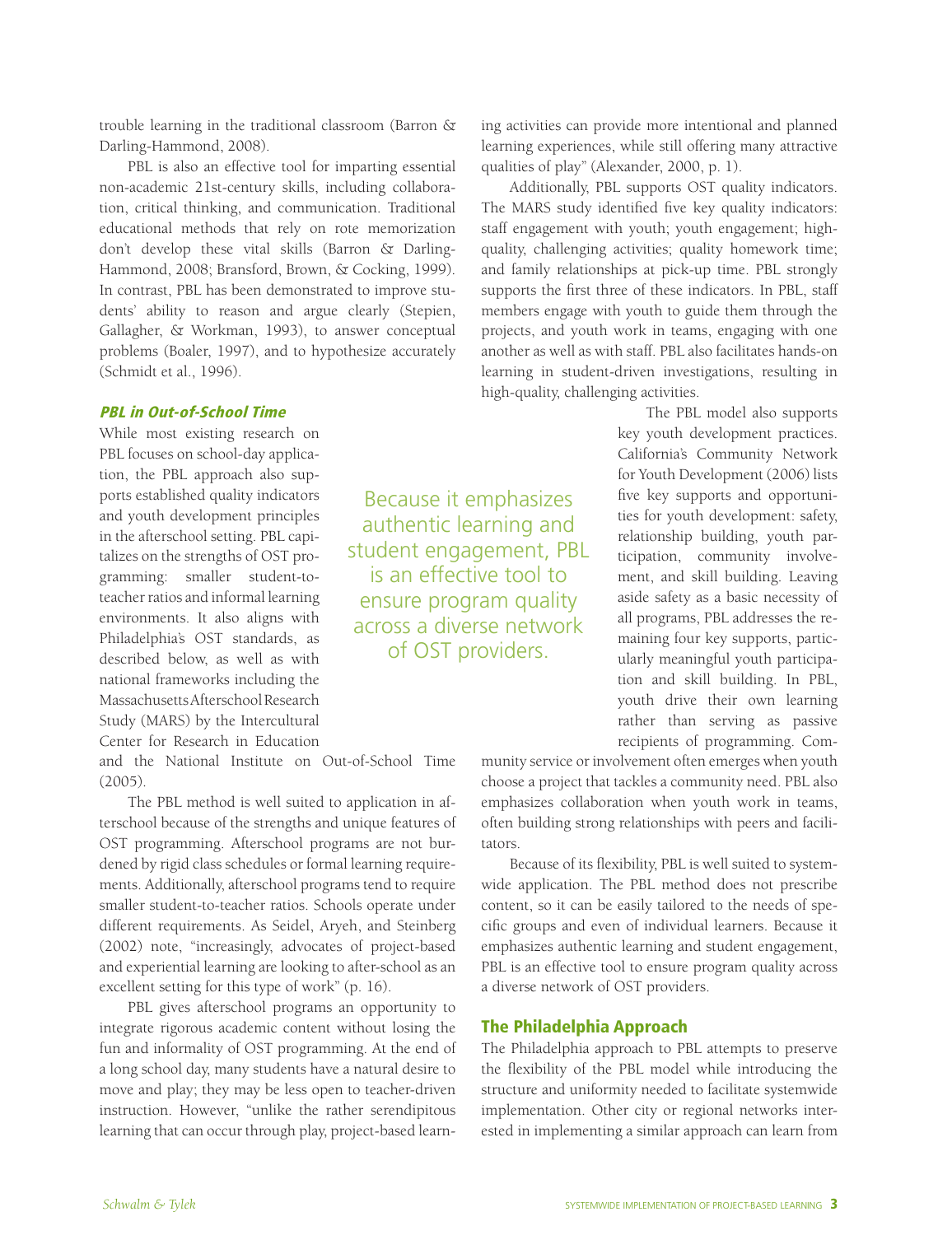the experience of the Philadelphia network. This section outlines the history of PBL implementation in Philadelphia, the network's structure of expections and supports for OST providers, and the successes PHMC program specialists have observed.

#### **History**

The Philadelphia OST network, created in 1999 and funded by state and city dollars, comprises more than 180 programs operated by 66 different community-based organizations, many of which have little in common. In 2008, the City of Philadelphia and PHMC sought a way to unify the network and ensure quality in this diverse group of programs. Deciding on PBL, a model at once structured and flexible, PHMC contracted with the Buck Institute for Education to adapt its school-day model of PBL for the OST setting.

OST programs in the Philadelphia network were required to adopt PBL by fall 2009. Site directors, having participated in a two-day train-the-trainer workshop given by the Buck Institute, were expected to deliver the content of this workshop to their staff. However, as the deadline drew near, providers began to request assistance and additional training. In response, PHMC held workshops to support project planning. These workshops were the beginning of what would become a full menu of free PBL workshops offered by PHMC to city-funded OST providers.

#### Structure of the Philadelphia Approach

Although PBL is a student-driven and flexible model, the Philadelphia approach requires concrete administrative standards. PHMC developed guidelines for OST providers to structure the PBL process, including timeframes for project completion and required documentation. Some of these guidelines have evolved over time in response to programs' feedback.

#### Project Timeframes

As Table 1 shows, older students complete longer projects that explore subjects in greater depth than do younger students.

During the school year, OST programs spend at least three or four hours per week implementing PBL. This amount of time takes into account the need for homework help, snack, physical activity, and other activities typically included in elementary OST programs. The hourly requirement also accommodates middle and high school programs that operate as clubs, where youth may attend only two or three days per week.

#### Documentation

The Philadelphia approach to PBL includes forms for planning, tracking, and evaluating projects and student performance. Staff and participants use the project planning and group task list forms to plan and implement projects. At the project's end, students complete debriefing forms to reflect on the project, and staff complete rubrics to assess student performance. From a systems perspective, these documents also help the funder or intermediary to track programs' implementation of PBL. All of the forms are available on the Philadelphia PBL blog at www.ostprojects.wordpress.org.

#### Supports

The Philadelphia approach emphasizes the delivery of support, resources, and assistance to OST providers. These supports empower OST programs that, individually, might lack the capacity or familiarity with PBL to train staff or implement the model effectively.

City-funded OST programs are supported by their PHMC program specialists, who provide monitoring and technical assistance. Program specialists observe program delivery during site visits and make targeted, site-specific

|                                                            | <b>ELEMENTARY SCHOOL</b> | <b>MIDDLE SCHOOL</b> | <b>HIGH SCHOOL</b> |
|------------------------------------------------------------|--------------------------|----------------------|--------------------|
| <b>Minimum</b><br>number of<br>projects per<br>school year | 4                        | 4                    | 4                  |
| <b>Duration of a</b><br>project                            | 3-5 weeks                | 4-6 weeks            | 4-10 weeks         |

#### **Table 1. Project Duration by Grade Level**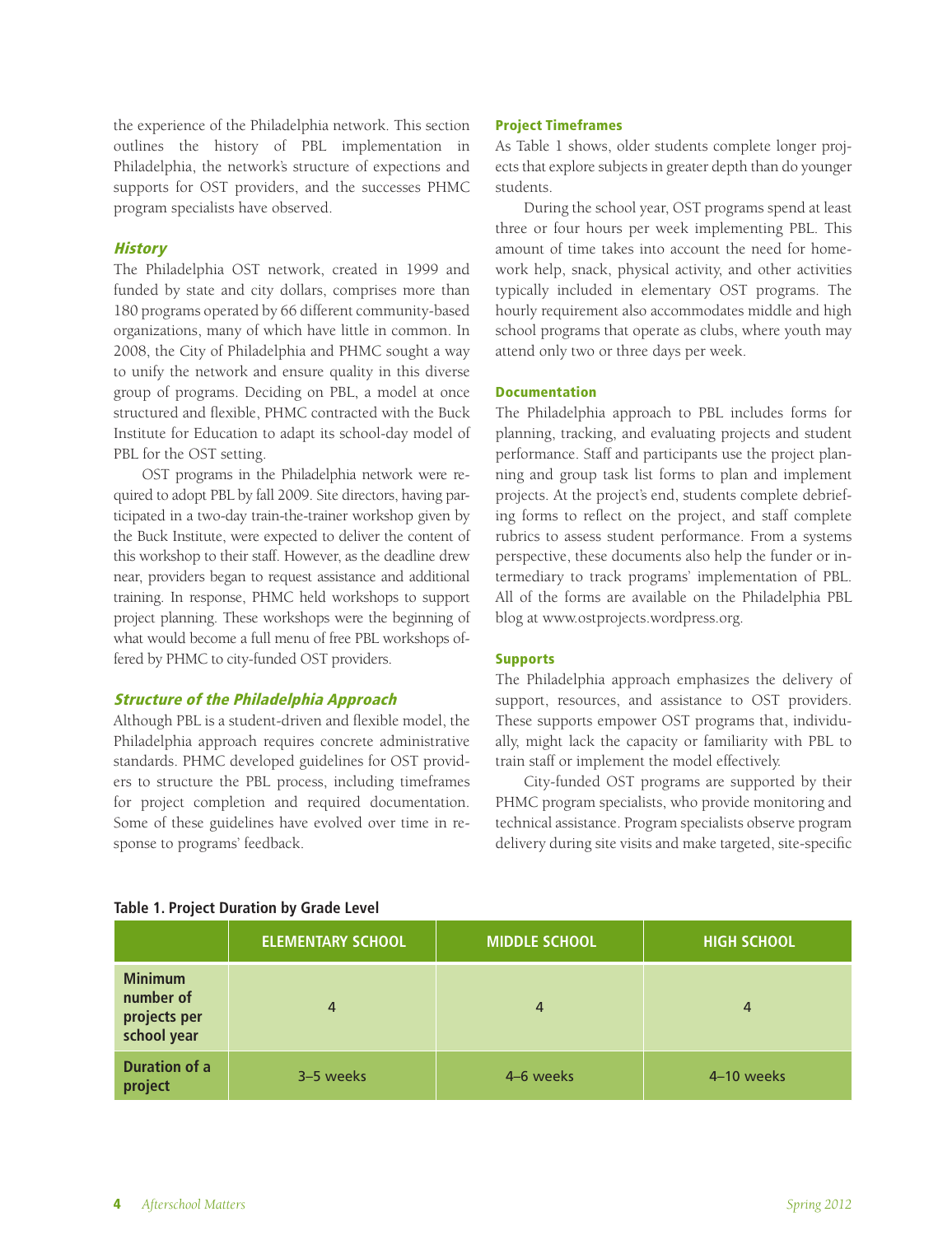recommendations. When needed, they also refer staff to workshops or more intensive coaching provided by the project-based learning coordinator.

Since the introduction of PBL in fall 2009, PHMC has delivered more than 80 sessions of PBL workshops to more than 1,000 OST staff. These workshops range from basic courses outlining the driving philosophy of PBL and the rudiments of PBL implementation to more advanced workshops that suggest strategies for the incorporation of literacy, youth leadership, and higher-order thinking skills.

Additionally, the Philadelphia PBL blog details best practices, provides sample projects, and houses essential information and required documents. PHMC has also created a 12-minute instructional video outlining the basics of effective PBL implementation. The video, which is available on the PBL blog, is often shown at training sessions.

# **Successes**

After two years of systemwide training and implementation, the PBL model is employed year-round by every program in the city-funded network. PHMC program specialists have observed that implementation of PBL is having a positive impact on the quality and rigor of program activities, as defined not only by national frameworks like the MARS study but also by the Core Standards for Philadelphia's Youth Programs (City of Philadelphia, 2002). These local standards are organized into categories that include human relationships, program implementation, and activities. Each category carries a quality level of 1–3. PHMC program specialists have observed that PBL supports programs in reaching level 3 standards. Their observations show that PBL has enabled programs to better incorporate youth voice, develop students' 21st-century skills, offer structured activities, and improve staff development.

Incorporating youth voice is a central tenet of PBL. Youth are generally invested and participate actively in projects that revolve around their interests, questions, or needs. We have observed that a majority of programs in the Philadelphia network now consult with youth to select project topics. Youth in the elementary program at Centro Nueva Creación, for example, decided that they were tired of seeing trash in their community and wanted to investigate ways to improve the local and global environment. They launched a community clean-up, planted a garden, and performed a play to educate the community about environmental issues.

PBL develops 21st-century skills including critical thinking, collaboration, and communication. The essence of PBL is problem solving, a key critical thinking skill. The

approach also requires students to work in teams and to communicate their findings. Cardinal Bevilacqua Community Center staff member Vinh Nguyen works with high school students who recently completed a project to raise funds for local charities. "When these teens come here…they're developing a lot of skills that they're not normally developing in schools," he says. "When they come here and they engage in projects… they are learning how to work together as a team, how to problem solve, and how to really accomplish goals that they're setting for themselves."

PHMC has seen an increase in the incidence of structured activities and learning opportunities across the OST network. The PBL approach requires staff to plan activities with purpose and to tie each day's work to the project's ultimate goal. Whether the project involves kindergarteners planning an imaginary vacation to Hawaii, middle school students repurposing trash into jewelry and selling it for a profit, or high school students learning culinary and business skills to win a Restaurant Wars–style competition, project activities demand forethought and preparation because they are building toward a larger purpose.

In many programs, PBL has had a positive impact on staff development. Some providers embraced PBL from the outset, recognizing it as a way to develop staff talents alongside students' skills. PHMC also found that some providers who were initially resistant to PBL came to recognize its value over time. Teri Mitchell, the site director of the OST program at Catholic Social Services, Our Lady, Help of Christians, explained that, while staff were initially skeptical of PBL, "staff have really taken ownership of their projects." Moreover, Mitchell noted, "Using PBL, staff members design creative, diverse projects that really engage the children."

Philadelphia's principal motivation for implementing PBL systemwide was to introduce a baseline standard of quality and rigor for OST programs throughout the network. Although many afterschool programs offered planned and experiential activities long before PBL was introduced to the system, other programs were less purposeful about program design. Since the introduction of PBL, OST programs have completed over 1,700 projects. Elementary students complete at least four projects a year, and high school students complete at least three projects a year. PHMC is currently collecting and analyzing data, with plans to measure the impact of PBL on students' collaboration skills and learning confidence. However, the effective implementation of PBL systemwide, and the minimum standards of quality this method ensures, have already demonstrated success.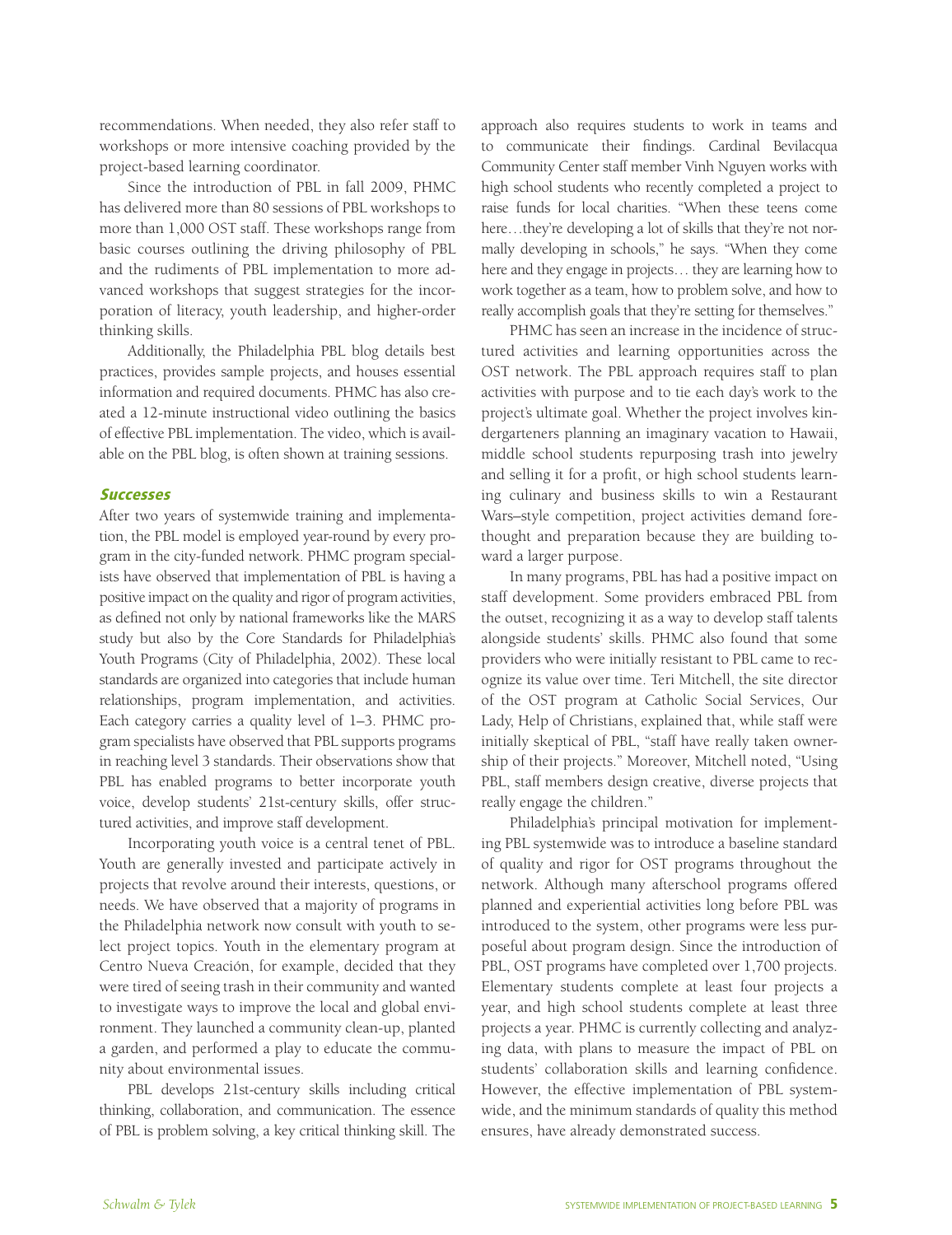# Challenges and Recommendations

After two years of implementing PBL across the OST network, PHMC and the City of Philadelphia have created a systemwide approach that could be adopted by other cities and their intermediaries. Admittedly, implementing PBL on a systemwide basis is not without challenges, and little expert research exists to help. This section details some of the challenges and offers recommendations to those interested in implementing PBL across an OST system.

#### Tension between PBL and Other Academic Goals

A number of OST providers in the Philadelphia network reported that they encountered a conflict between PBL and other academic goals, most commonly homework help. Afterschool program hours can be frustratingly short, and OST providers must balance traditional OST programming—snack, homework help, and physical activity—with PBL activities. Initially many Philadelphia OST providers saw PBL as another scheduling demand to be incorporated into an already overcrowded day.

To some extent, this conflict exists. The PBL approach emphasizes planned, rigorous activities of a kind some OST programs are not accustomed to implementing. However, PBL is not meant to be another item on the schedule, sandwiched between one activity and another during an already busy day. Ideally, PBL is an integral part of the program—not a discrete activity but a methodology woven through each activity. Many PHMC program specialists observed that the OST providers who reported tension between PBL and other program activities were often still struggling to grasp the nuances of PBL.

# Recommendation: Incorporate PBL into Other **Activities**

The PBL methodology emphasizes experiential, studentdriven activities covering a wide range of subject areas. Effective PBL implementation can be woven into art and music enrichment, academic instruction, gardening, health and fitness activities, and any other common afterschool activity. For example, a program with an arts focus may already offer music and dance classes. This program could incorporate those classes into a larger project to examine the cultural roots and evolution of music and dance styles. Project activities enhance, rather than compete with, the program's existing enrichment.

Any intermediary implementing PBL throughout an OST network should emphasize that PBL is a methodology rather than a new type of activity. It is a way of thinking about OST programming, and a way of planning afterschool activities, that enriches the work OST programs are already doing.

#### Recommendation: Help Parents Understand

Many parents, uncomfortable with helping their children with homework or simply unable to do so, expect the primary focus of the afterschool program to be homework help. The Philadelphia OST providers who successfully integrated PBL into their programming communicated extensively with parents about the OST program's goals and how PBL fit in. Parents who understand how PBL contributes to a child's educational development can become stakeholders in the afterschool program and the PBL process. As a short-term solution, a number of successful programs offered homework assistance at the end of the afterschool session, rather than at the beginning, to discourage parents who were primarily interested in homework help from picking up their children before PBL activities had been completed.

#### Lack of Staff Training and Buy-in

Successful PBL requires the effective participation of an engaged staff. PHMC program specialists observed that poor implementation often resulted when staff members were not well trained or were not committed to PBL.

In Philadelphia, sometimes lack of staff buy-in resulted from simple confusion. After the train-the-trainer workshop in June 2009, some site directors were more successful than others in relaying the content to their own staff. Additionally, turnover in the months between June and October left some sites without any staff trained in PBL.

At other times, lack of buy-in was the result of the staff's resistance to the PBL instructional model. School districts that have attempted to incorporate PBL on a systemwide basis report a similar phenomenon. "Changing an entire school culture is really hard work," says Corey Sholes, a former principal in the Bonner Springs School District near Kansas City, Kansas, where Expeditionary Learning Schools use a project-based model. "You just can't do it without the support of both administration and the teachers" (Barron & Darling-Hammond, 2008, p. 3).

#### Recommendation: Establish a Training Pipeline

Because professional development for OST program staff is essential to successfully implementing PBL on a systemwide basis, a training pipeline should be in place at project initiation. PHMC now offers a full menu of free PBL workshops, from introductory workshops on the basics of PBL planning and implementation to more specialized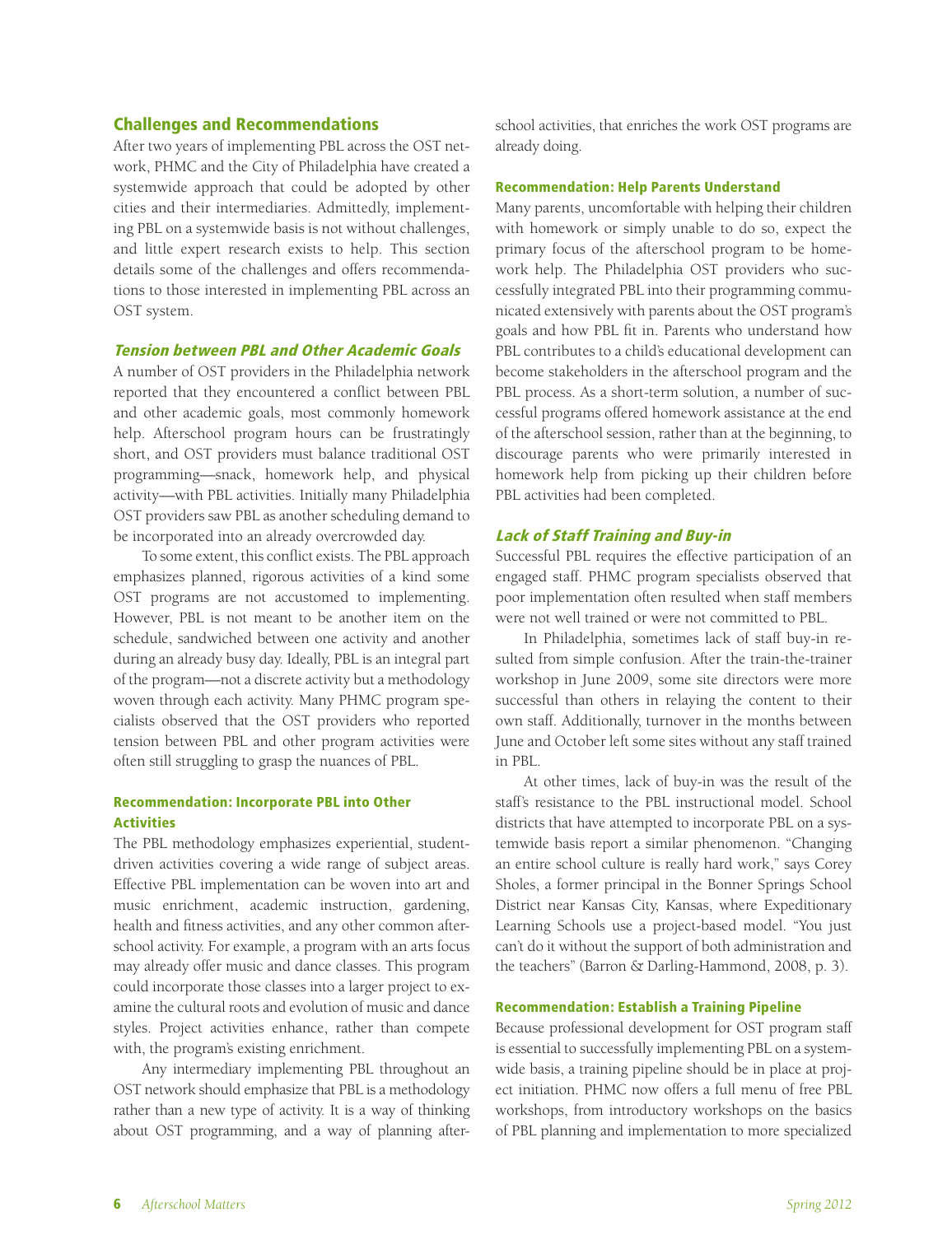workshops. These workshops are offered on a rotating basis and are available on-site when a program requests coaching. To encourage attendance, workshop facilitators are certified by the state agency that licenses afterschool programs in Pennsylvania. The workshops count toward the mandatory professional development hours required of licensed programs.

Because professional development for OST program staff is essential to successfully implementing PBL on a systemwide basis, a training pipeline should be in place at project initiation.

documentation in particular. At best, documentation is a useful tool that encourages program staff to think deliberately about project design, gives students a forum for reflecting on their experience, and allows program specialists to provide concrete, targeted coaching and assistance. However, any required documentation can easily become a *pro forma* exercise that loses meaning over time if staff members lose sight of its purpose.

# Recommendation: Train Direct-Service Staff

PHMC initially offered training to site directors and agency leaders but not to direct-service staff. However, frontline staff members were widely responsible for implementing and, at some sites, planning projects. To address this gap, PHMC expanded its trainings to include direct-service staff. As they attended trainings, frontline staff members learned the PBL philosophy and method firsthand. Many came to embrace PBL because it gave cohesion and direction to their own best practices. Moreover, PHMC found that training veteran staff members empowered them to become PBL advocates in their own OST programs.

# Uniform Implementation of PBL in a Diverse OST Network

Any attempt to reshape programming throughout an entire OST system will meet challenges, particularly in a diverse network of providers. The introduction of PBL in the Philadelphia OST network marked a paradigm shift. For some providers, PBL presented a significant change from the traditional OST pattern of snack, homework assistance, and physical activity. For others, the PBL approach mirrored the kinds of enrichment activities they were already implementing. PHMC created a series of administrative reporting requirements—observations by PHMC's program specialists and PBL coordinator as well as site self-reporting on project plans, task lists, rubrics, and debriefing forms—to encourage uniform, highquality implementation of PBL.

While PBL emphasizes fluidity and individualized learning, administrative standards are, by their nature, one-size-fits-all. Administrative requirements necessary to ensure rigorous, thoughtful PBL implementation were often in tension with flexible, organic PBL methods. Resolving this tension was a significant challenge. Program specialists reported resistance to the required

#### Recommendation: Implement a Pilot Program

Every OST program is different, and every network of OST providers has its own needs. Piloting PBL with a small number of programs before introducing it to the OST network can allow the intermediary to respond more easily to concerns and requests for assistance. Because PHMC did not implement such a pilot, it was not fully prepared to provide the extensive, networkwide professional development that proved to be needed. A pilot would enable the intermediary to anticipate the requests and challenges unique to its OST network. Additionally, a pilot would allow successful OST providers to share their best practices with colleagues so program staff could learn from others' experience.

# Recommendation: Set Clear Expectations

PHMC set clear expectations for its network of providers, minimizing confusion in the early stages of PBL implementation. Any other city or intermediary attempting systemwide implementation should be prepared to answer concrete questions about the number of projects per year, number of hours per project, number of hours per day, and number of days per week that PBL activities are expected to be implemented, as well as about any required documentation. Though a looser, case-by-case basis approach may seem appealing, especially given the flexible nature of PBL itself, the resources and support offered to OST providers are most effective if expectations are uniform.

# Opening a Conversation

PBL is an integral part of the day at many primary and secondary schools and at colleges and universities. Its effectiveness has been repeatedly demonstrated in the scholarly literature. While most literature on PBL focuses on formal learning opportunities, the PBL approach supports key ar